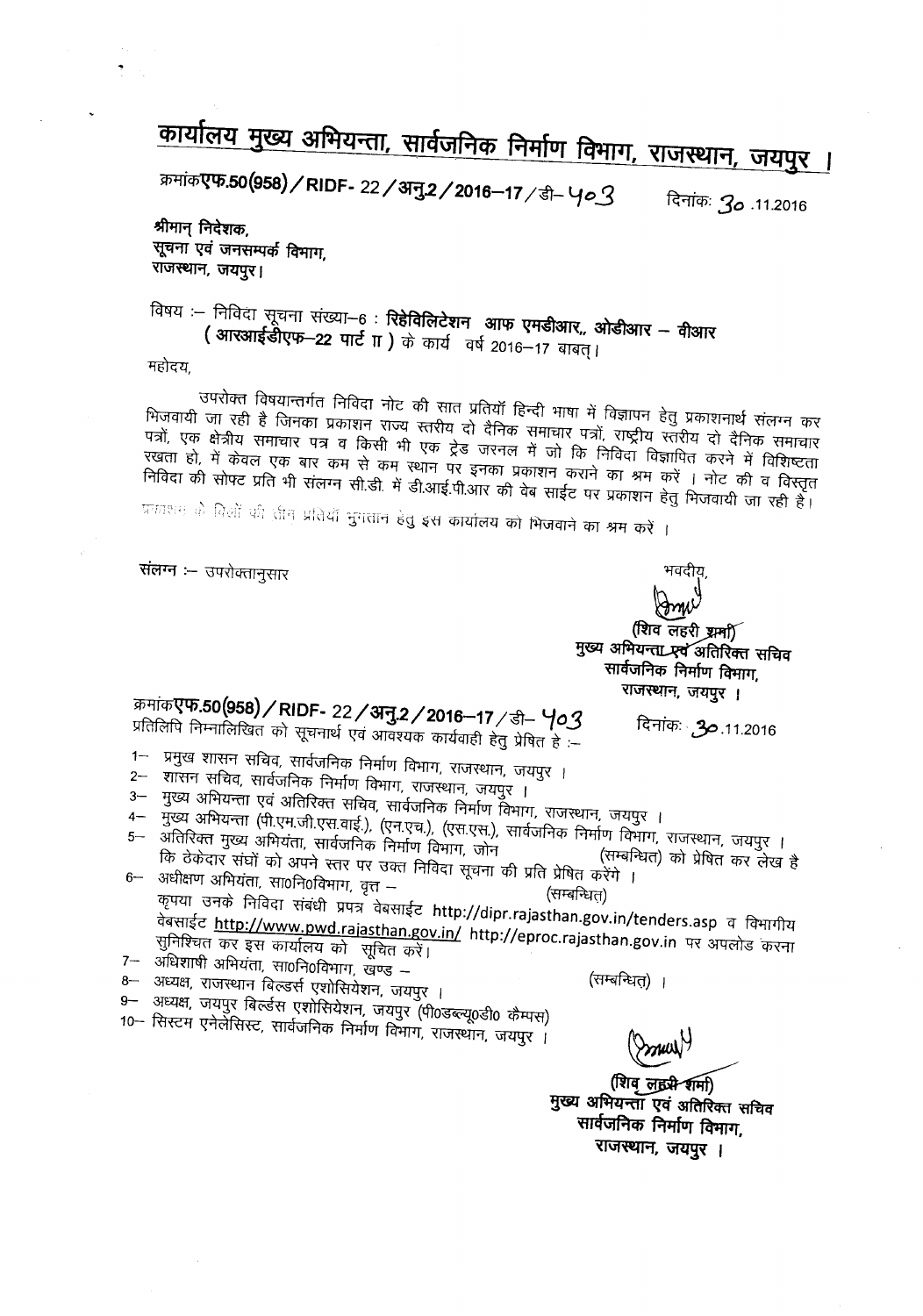(समाचार पत्रों में प्रकाशन बा  $\frac{1}{1000}$  . The case of the case of the property  $\frac{1}{1000}$  and  $\frac{1}{1000}$ 

## क्रमांक**एफ.50(958) / RIDF- 22 / अनु.2 / 2016--17** / डी- Yo3

**~: 30.11.2016**

विषय :-- निविदा सूचना संख्या--6 : **रिहेविलिटेशन** आफ एमडीआर,, ओडीआर -- वीआर (आरआईडीएफ-22 पार्ट--IT) के कार्य वर्ष 2016-17 बाबत्।  $\overline{1}$ 

*राजस्थान के राज्यपाल महोदय की ओर से रिहेविलिटेशन आफ एमडीआर, ओडीआर – वीआर* **( आरआईडीएफ–22 पार्ट T ) के** 92 **पैकेज** के लिए उपयुक्त श्रेणी में सार्वजनिक निर्माण विभाग ~<br>राजस्थान में पंजीकृत संवेदकों एवं राज्य सरकार ⁄ केन्द्र सरकार के अधिकृत संगठनों ⁄ केन्द्रीय लोक निर्माण विभाग/डाक एवम् दूर संचार विभाग/रेल्वे इत्यादि में पंजीकृत संवेदकों, जो कि राजस्थान सरकार के एए व ए , `श्रेणी के संवेदकों के समकक्ष हो, से कार्यों हेतु निविदा ई-टेण्डरिंग के माध्यम से निर्धारित प्रपत्र में प्राप्त की जावेंगी। ई–निविदा से सम्बन्धित विवरण वेब साईट http:// dipr.rajasthan. gov.in/tenders.asp a http://www.pwd.rajasthan.gov.ina http://eproc. rajasthan .gov.in पर देखा जा सकता है।

(शिव (लझ्शे शर्मा)

मुख्य अभियन्ता एवं अतिरिक्त सचिव सार्वजनिक निर्माण विमाग, राजस्थान, जयपुर ।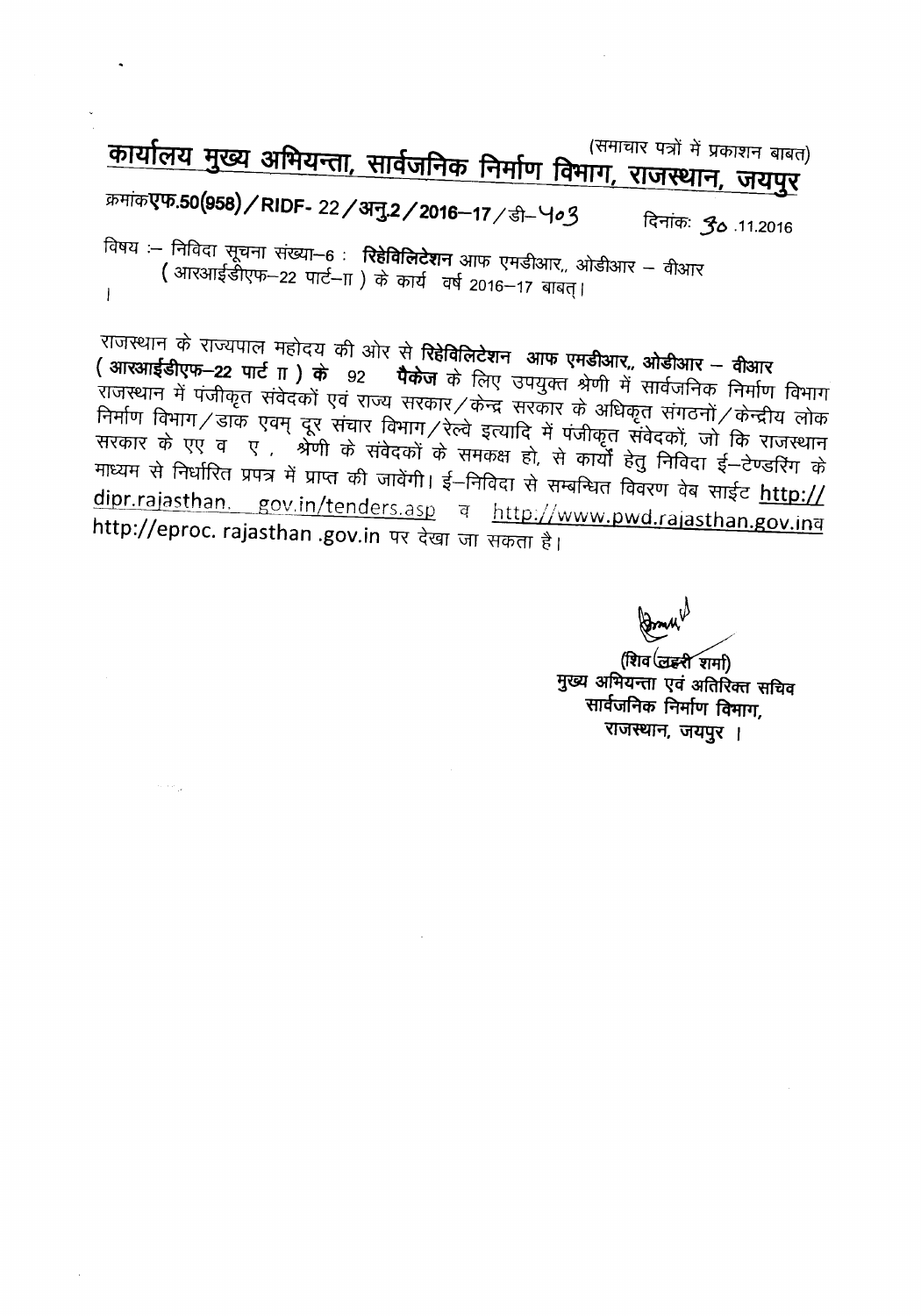## $\frac{1}{100}$  : finds wat Real-6 : **Redded Yi** Mus  $\frac{1}{100}$  and  $\frac{1}{100}$  $\binom{3}{3}$   $\binom{3}{3}$   $\binom{4}{3}$   $\binom{4}{4}$   $\binom{4}{5}$   $\binom{4}{6}$   $\binom{4}{7}$   $\binom{4}{9}$   $\binom{4}{16}$   $\binom{4}{16}$   $\binom{4}{16}$   $\binom{4}{16}$   $\binom{4}{16}$   $\binom{4}{16}$   $\binom{4}{16}$   $\binom{4}{16}$   $\binom{4}{16}$   $\binom{4}{16}$   $\binom{4}{16}$

 $\ddot{\phantom{0}}$ 

I

| मुख्यालय का नाम                                      |                |                                                                                                                                                                                                |
|------------------------------------------------------|----------------|------------------------------------------------------------------------------------------------------------------------------------------------------------------------------------------------|
|                                                      |                | <u>कार्यालय मुख्य अभियन्ता , सार्वजनिक निर्माण विभाग, राजस्थान, जयपुर</u>                                                                                                                      |
| निविदा का कार्य                                      |                | रिहेविलिटेशन आफ एमडीआर, ओडीआर – वीआर<br>  ( आरआईडीएफ−22 पार्ट−π ) के कार्य वर्ष 2016−17 बाबत्।                                                                                                 |
| कुल धरोहर राशि<br>(रूपयों में)                       |                | अनुमानित लागत की दो प्रतिशत                                                                                                                                                                    |
| निविदा की कुल लागत                                   | $\mathbb{Z}^+$ | रू. 109,68 करोड                                                                                                                                                                                |
| निविदा आवेदन<br>$\sqrt{3}$ उाउनलोड करने की<br>तारीख  |                | मंगलवार 20 दिसम्बर, 2016, प्रातः 9.30 बजे से शुकवार 20 जनवरी, 2017,                                                                                                                            |
| प्रदारा प्रदाय<br>निविदा जमा कराने की<br>तारीख       |                | क. 500.00 लाख से अधिक राशि के कार्यो के लिए बुधवार 04 जनवरी ,2017<br>को प्रातः 11.00 बजे सम्बन्धित सम्भाग कार्यालय पर<br>मंगलवार 20 दिसम्बर, 2016, प्रातः 9.30 बजे से शुक्रवार 20 जनवरी, 2017, |
| निविदा शुल्क एवं धरोहर<br>राशि जमा कराने की<br>तारीख |                | सांयः 6.00 बजे तक।<br>सोमवार , 23 जनवरी , 2017 को प्रात 09.30 बजे से सांय 06:00 बजे तक<br>निविदा खोलने वाले कार्यालय के एक अपर व एक लोअर कार्यालय में।                                         |
| निविदा खेालने की तारीख                               |                | सोमवार 23 जनवरी 2017 को प्रातः 09.30 बजे से मंगलवार, 24 जनवरी 2017<br>को दोपहर 12:30 बजे तक निविदा खोलने वाले कार्यालय में।<br>मंगलवार, 24 जनवरी, 2017 को दोपहर 1.00 बजे से                    |

Joseph

(शिव लहरी शर्मा)<br>मुख्य अभियन्ता एवं अतिरिक्त सचिव<br>सार्वजनिक निर्माण विभाग,<br>जानकार जानकार राजस्थान, जयपुर ।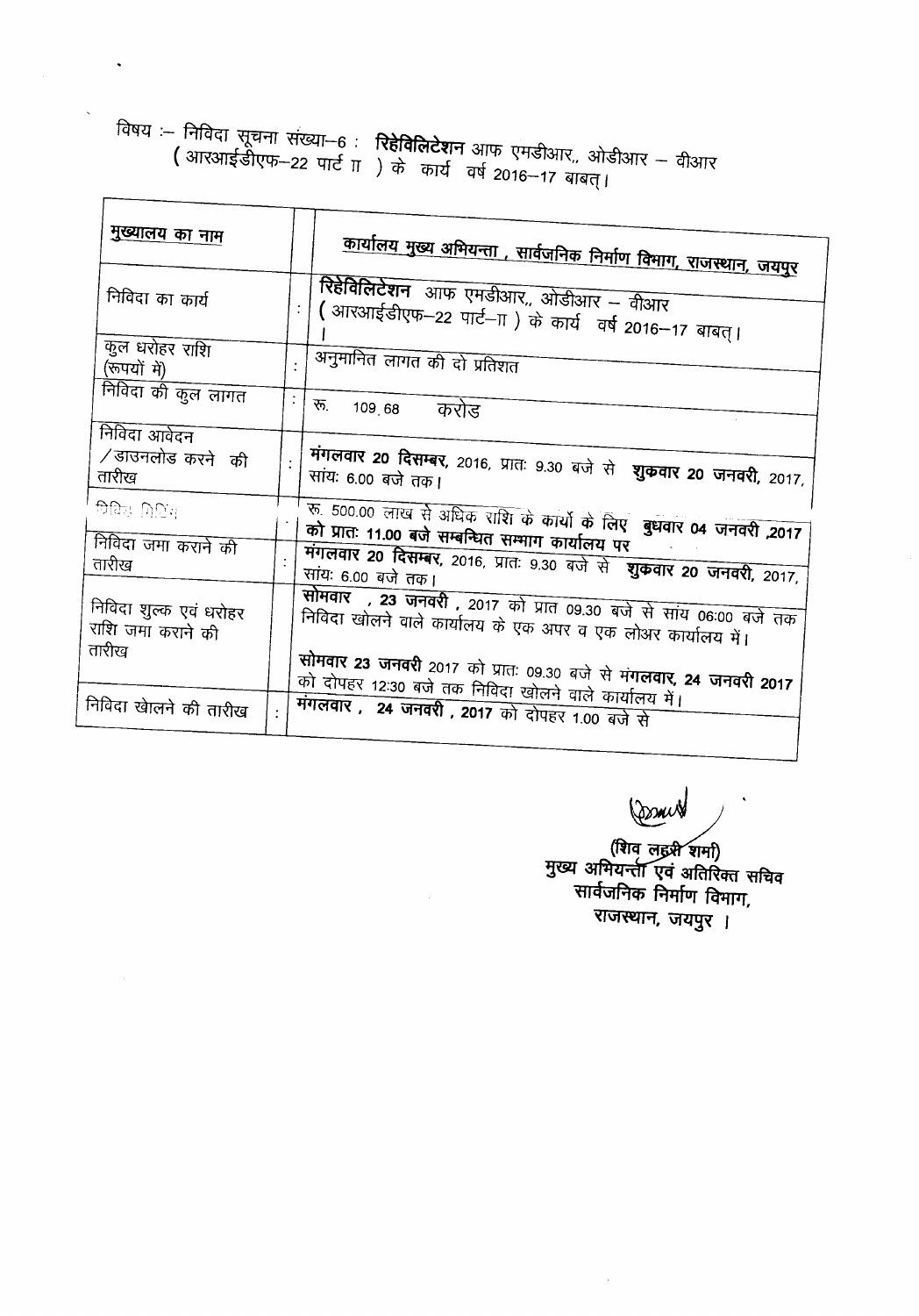(वेब साईट पर अपलोड करने बाबत) <u>कार्यालय मुख्य अभियन्ता, सार्वजनिक निर्माण विभाग, राजस्थान, जयपुर।</u> कर्माक**एफ.50(958)/RIDF- 22/अनु.2/2016-17**/डी- Yo3 दिनांक: 3o .11.2016

विषय :-- निविदा सूचना संख्या--6 : **रिहेविलिटेशन** आफ एमडीआर, ओडीआर -- वीआर ( आरआईडीएफ-22 - पार्ट-IT) के निर्माण कार्य वर्ष 2016-17 बाबत्।  $\mathcal{A}$ 

राजस्थान के राज्यपाल महोदय की ओर से <mark>रिहेविलिटेशन आफ एमडीआर,, ओडीआर — वीआर (</mark><br><mark>आरआईडीएफ—22 पार्ट —ाा ) के</mark> 92 **पैकेज** के लिए उपयुक्त शेणी में उन्हों कि बैद्यार — वीआर ( र सरसान पर राज्यपाल महादय की ओर से **रिहेविलिटेशन आफ एमडीआर,, ओडीआर – वीआर (**<br>**आरआईडीएफ–22 पार्ट –ाा ) के** 92 **पैकेज** के लिए उपयुक्त श्रेणी में सार्वजनिक निर्माण विभाग<br>राजस्थान में पंजीकृत संवेदकों एवं राज्य सरकार / केन्द्  $\frac{1}{10}$  ,  $\frac{1}{10}$  ,  $\frac{1}{22}$  and  $\frac{1}{10}$  ,  $\frac{1}{9}$  ,  $\frac{1}{9}$  ,  $\frac{1}{9}$  ,  $\frac{1}{9}$  ,  $\frac{1}{10}$  ,  $\frac{1}{10}$  ,  $\frac{1}{10}$  ,  $\frac{1}{10}$  ,  $\frac{1}{10}$  ,  $\frac{1}{10}$  ,  $\frac{1}{10}$  ,  $\frac{1}{10}$  ,  $\frac{1}{10}$  , ्ति में मैं स्थापूरा संपर्दका एवं राज्य सरकार / केन्द्र सरकार के अधिकृत संगठनों / केन्द्रीय लोक निर्माण<br>विभाग / डाक एवम् दूर संचार विभाग / रेल्वे इत्यादि में पंजीकृत संवेदकों, जो कि राजरथान रास्कार के एए<br>कांधि के संवेदकों आमंत्रित की जाती है ।

| SP. H.         | जिला           | पैकेज                        |                         |                  |                        |
|----------------|----------------|------------------------------|-------------------------|------------------|------------------------|
|                |                |                              | निविदा                  | कार्य            | निविदा प्रपत्र विक्रय/ |
|                |                |                              | राशि                    | पूर्ण            | प्राप्ति कार्यालय      |
|                |                |                              |                         |                  |                        |
|                |                |                              | (लाखों में)             | करने             |                        |
|                |                |                              |                         | की               |                        |
|                |                |                              |                         | अवधि             |                        |
| $\bf{l}$       | $\overline{2}$ | $\overline{3}$               |                         |                  |                        |
|                |                |                              | $\overline{\mathbf{4}}$ | $\overline{5}$   | 6                      |
| $\mathbf{I}$   | अजमेर          | RJ-01-01/5054/RIDFXXII-Part- | 103.00                  |                  |                        |
|                |                | II/P/2016-2017               |                         | $4 \overline{4}$ | अधीक्षण अभियंता        |
|                |                |                              |                         |                  | सा0नि0विभाग वृत्त –    |
|                |                |                              |                         |                  | अजमेर                  |
| $\overline{2}$ | अजमेर          | RJ-01-02/5054/RIDFXXII-Part- |                         |                  |                        |
|                |                |                              | 52.00                   | 3 माह            | अधीक्षण अभियंता        |
|                |                | II/P/2016-2017               |                         |                  | सा0नि0विभाग वृत्त –    |
|                |                |                              |                         |                  | अजमेर                  |
| $\overline{3}$ | अजमेर          |                              |                         |                  |                        |
|                |                | RJ-01-03/5054/RIDFXXII-Part- | 226.00                  | $6 \text{ H}$ ह  | अतिरिक्त मुख्य         |
|                |                | II/P/2016-2017               |                         |                  | अभियंता सा0निoविभाग    |
|                |                |                              |                         |                  |                        |
| 4              |                |                              |                         |                  | संभाग – अजमेर          |
|                | अलवर           | RJ-02-01/5054/RIDFXXII-Part- | 256.00                  | 6 माह            |                        |
|                |                | II/P/2016-2017               |                         |                  | अतिरिक्त मुख्य         |
|                |                |                              |                         |                  | अभियंता सा0नि0विभाग    |
|                |                |                              |                         |                  | संभाग – द्वितीय        |
| $\overline{5}$ |                |                              |                         |                  | जयपुर                  |
|                | अलवर           | RJ-02-02/5054/RIDFXXII-Part- | 252.00                  | $6 \text{ m}$ ह  |                        |
|                |                |                              |                         |                  | अतिरिक्त मुख्य         |
|                |                |                              |                         |                  | अभियंता सा0नि0विभाग    |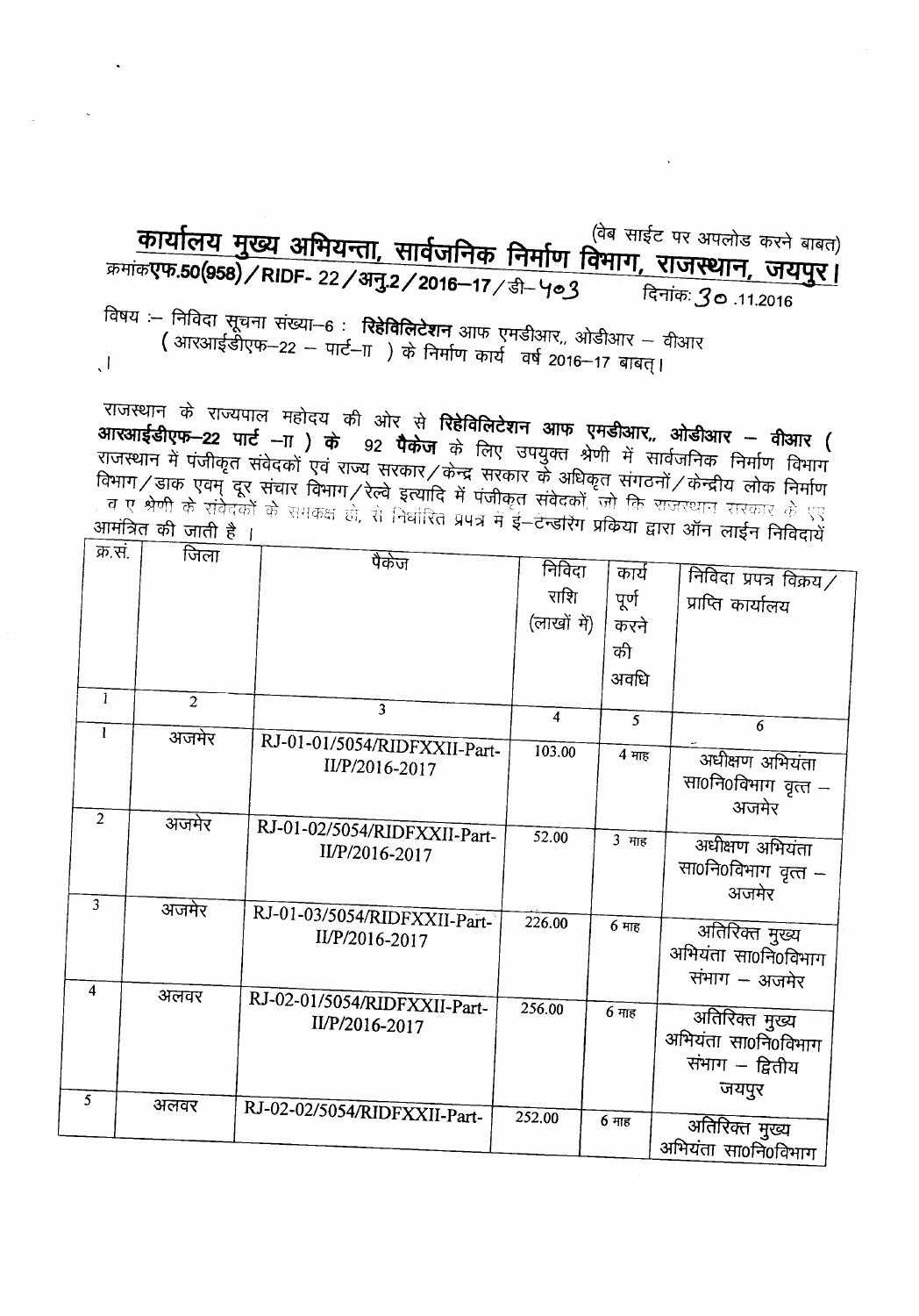|                 |                             | II/P/2016-2017                                 |        |                  |                                                         |
|-----------------|-----------------------------|------------------------------------------------|--------|------------------|---------------------------------------------------------|
|                 |                             |                                                |        |                  | संभाग – द्वितीय<br>जयपुर                                |
|                 | 6<br>अलवर<br>$\overline{7}$ | RJ-02-03/5054/RIDFXXII-Part-<br>II/P/2016-2017 | 110.00 | 4 माह            | अधीक्षण अभियंता<br>सा0नि0विभाग वृत्त–<br>शहर जयपुर      |
| 8               | वांसवाडा                    | RJ-03-01/5054/RIDFXXII-Part-<br>II/P/2016-2017 | 224.00 | $6 \overline{4}$ | अतिरिक्त मुख्य<br>अभियंता सा0नि0विभाग<br>संभाग – उदयपुर |
| $\overline{9}$  | बारा                        | RJ-04-01/5054/RIDFXXII-Part-<br>II/P/2016-2017 | 34.00  | 2 माह            | अधीक्षण अभियंता<br>सा0नि0विभाग वृत्त–<br>बांरा          |
|                 | बंारा                       | RJ-04-02/5054/RIDFXXII-Part-<br>II/P/2016-2017 | 94.00  | 3 माह            | अधीक्षण अभियंता<br>सा0नि0विभाग वृत्त–<br>बांरा          |
| 10              | बारा                        | RJ-04-03/5054/RIDFXXII-Part-<br>II/P/2016-2017 | 62.00  | 3 माह            | अधीक्षण अभियंता<br>सा0नि0विभाग वृत्त–<br>बांरा          |
| 11              | बारा                        | RJ-04-04/5054/RIDFXXII-Part-<br>II/P/2016-2017 | 150.00 | 4 माह            | अतिरिक्त मुख्य<br>अभियंता सा0नि0विभाग<br>संभाग – कोटा   |
| 12              | बाडमेर                      | RJ-05-01/5054/RIDFXXII-Part-<br>II/P/2016-2017 | 210.00 | $6 \pi$ ह        | अतिरिक्त मुख्य<br>अभियंता सा0नि0विभाग<br>संभाग - जोधपुर |
| 13<br>14        | बाडमेर                      | RJ-05-02/5054/RIDFXXII-Part-<br>II/P/2016-2017 | 160.00 | $5 \text{ m}$ ह  | अतिरिक्त मुख्य<br>अभियंता सा0नि0विभाग<br>संभाग - जोधपुर |
| $\overline{15}$ | भरतपुर                      | RJ-06-01/5054/RIDFXXII-Part-<br>II/P/2016-2017 | 66.00  | 3 माह            | अधीक्षण अभियंता<br>सा0नि0विभाग वृत्त–<br>भरतपुर         |
| 16              | भरतपुर                      | RJ-06-02/5054/RIDFXXII-Part-<br>II/P/2016-2017 | 66.00  | 3 माह            | अधीक्षण अभियंता<br>सा0नि0विभाग वृत्त–<br>भरतपुर         |
|                 | भरतपुर                      | RJ-06-03/5054/RIDFXXII-Part-<br>II/P/2016-2017 | 95.00  | 3 माह            | अधीक्षण अभियंता<br>सा0नि0विभाग वृत्त—<br>भरतपुर         |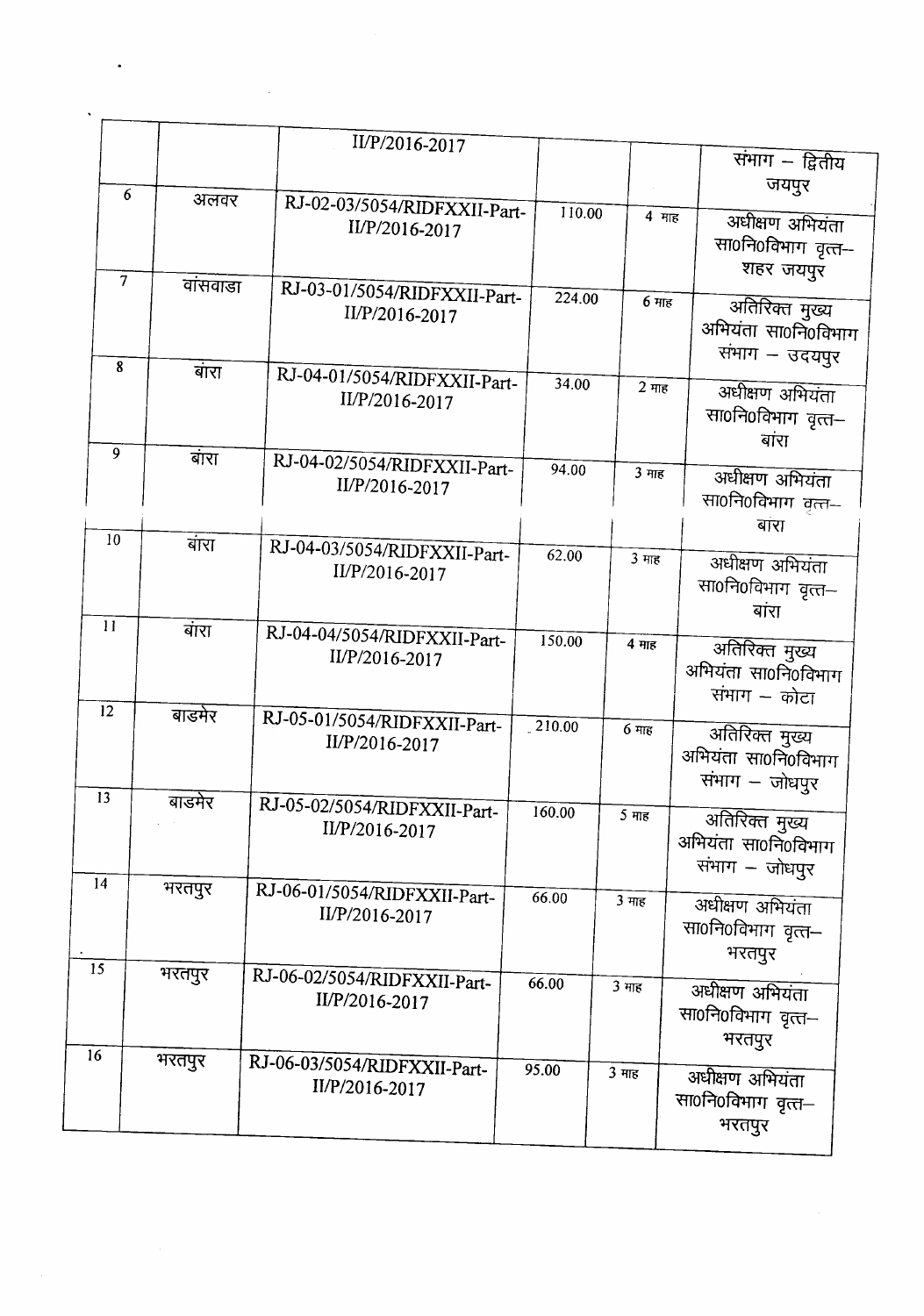|    | 17       |            |                                                |        |           |                    |                                                        |
|----|----------|------------|------------------------------------------------|--------|-----------|--------------------|--------------------------------------------------------|
|    |          | भरतपुर     | RJ-06-04/5054/RIDFXXII-Part-<br>II/P/2016-2017 | 63.00  |           | $3 \overline{H}$ ह | अधीक्षण अभियंता<br>सा0नि0विभाग वृत्त—                  |
|    | 18       | भीलवाडा    | RJ-07-01/5054/RIDFXXII-Part-                   |        |           |                    | भरतपुर                                                 |
|    |          |            | II/P/2016-2017                                 | 156.00 |           | 4 माह              | अतिरिक्त मुख्य<br>अभियंता सा0नि0विभाग<br>संभाग - अजमेर |
|    | 19       | भीलवाडा    | RJ-07-02/5054/RIDFXXII-Part-<br>II/P/2016-2017 | 132.00 |           | 4 माह              | अतिरिक्त मुख्य<br>अभियंता सा0नि0विभाग<br>संभाग – अजमेर |
|    | 20<br>21 | बीकानेर    | RJ-08-01/5054/RIDFXXII-Part-<br>II/P/2016-2017 | 41.00  |           | $2 \pi \epsilon$   | अधीक्षण अभियंता<br>सा0नि0विभाग वृत्त-<br>बीकानेर       |
| 22 |          | बीकानेर    | RJ-08-02/5054/RIDFXXII-Part-<br>HP/2016-2017   | 66.00  |           | $3 \frac{1}{18}$   | अधीक्षण अभियंता<br>सा0नि0विभाग वृत्त–<br>बीकानेर       |
| 23 |          | बीकानेर    | RJ-08-03/5054/RIDFXXII-Part-<br>II/P/2016-2017 | 51.00  |           | 3 माह              | अधीक्षण अभियंता<br>सा0नि0विभाग वृत्त–<br>बीकानेर       |
| 24 |          | बून्दी     | RJ-09-01/5054/RIDFXXII-Part-<br>II/P/2016-2017 | 54.00  |           | $3 \overline{4}$   | अधीक्षण अभियंता<br>सा0नि0विभाग वृत्त–<br>बूंदी         |
| 25 |          | बून्दी     | RJ-09-02/5054/RIDFXXII-Part-<br>II/P/2016-2017 | 37.00  | 2 माह     |                    | अधीक्षण अभियंता<br>सा0नि0विभाग वृत्त–<br>बूंदी         |
| 26 |          | बून्दी     | RJ-09-03/5054/RIDFXXII-Part-<br>II/P/2016-2017 | 50.00  | $2 \pi$ ह |                    | अधीक्षण अभियंता<br>सा0नि0विभाग वृत्त–<br>बूंदी         |
| 27 |          | चित्तौड़गढ | RJ-10-01/5054/RIDFXXII-Part-<br>II/P/2016-2017 | 46.00  | $2 \pi$ ह |                    | अधीक्षण अभियंता<br>सा0नि0विभाग वृत्त-<br>यित्तोड़गढ    |
| 28 |          | चित्तौड़गढ | RJ-10-02/5054/RIDFXXII-Part-<br>II/P/2016-2017 | 261.00 | $6$ माह   |                    | अतिरिक्त मुख्य<br>अभियंता सा0नि0विभाग<br>संभाग -उदयपुर |
|    |          | चूरू       | RJ-11-01/5054/RIDFXXII-Part-<br>II/P/2016-2017 | 33.00  | 2 माह     |                    | अधीक्षण अभियंता<br>सा0नि0विभाग वृत्त–                  |

 $\ddot{\phantom{a}}$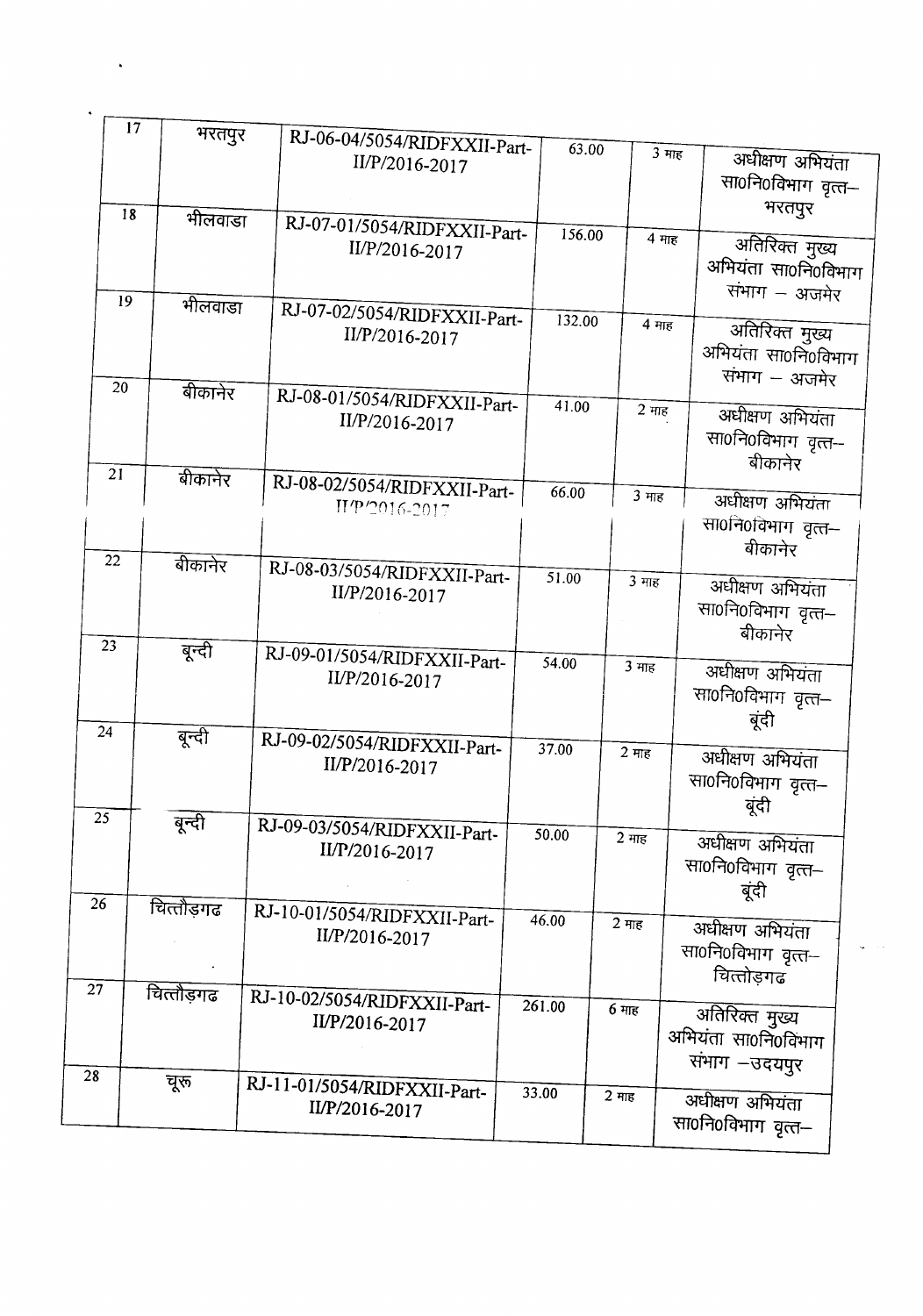| 29 | चूरू     |                                                |        |                          | चूरू                                                          |
|----|----------|------------------------------------------------|--------|--------------------------|---------------------------------------------------------------|
|    |          | RJ-11-02/5054/RIDFXXII-Part-<br>II/P/2016-2017 | 37.00  | $2 \pi$ ह                | अधीक्षण अभियंता<br>सा0नि0विभाग वृत्त–<br>चूरू                 |
| 30 | चूरू     | RJ-11-03/5054/RIDFXXII-Part-<br>II/P/2016-2017 | 61.00  | 3 माह                    | अधीक्षण अभियंता<br>सा0नि0विभाग वृत्त–<br>चूरू                 |
| 31 | दौसा     | RJ-12-01/5054/RIDFXXII-Part-<br>II/P/2016-2017 | 278.00 | $6$ माह                  | अतिरिक्त मुख्य<br>अभियंता सा0नि0विभाग<br>संभाग- द्वितीय जयपुर |
| 32 | धौलपुर   | RJ-13-01/5054/RIDFXXII-Part-<br>II/P/2016-2017 | 202.00 | 5 माह                    | अतिरिक्त मुख्य<br>अभियंता सा0नि0विभाग<br>संभाग- भरतपुर        |
| 33 | धौलपुर   | RJ-13-02/5054/RIDFXXII-Part-<br>II/P/2016-2017 | 167.00 | $5 \text{ }\overline{4}$ | अतिरिक्त मुख्य<br>अभियंता सा0नि0विभाग<br>संभाग- भरतपुर        |
| 34 | नागौर    | RJ-24-01/5054/RIDFXXII-Part-<br>II/P/2016-2017 | 286.00 | $6 \pi$ ह                | अतिरिक्त मुख्य<br>अभियंता सा0नि0विभाग<br>संभाग- अजमेर         |
| 35 | नागौर    | RJ-24-02/5054/RIDFXXII-Part-<br>II/P/2016-2017 | 247.00 | $6 \pi$                  | अतिरिक्त मुख्य<br>अभियंता सा0नि0विभाग<br>संभाग- अजमेर         |
| 36 | नागौर    | RJ-24-03/5054/RIDFXXII-Part-<br>II/P/2016-2017 | 151.00 | $5 \text{ m}$ ह          | अतिरिक्त मुख्य<br>अभियंता सा0नि0विभाग<br>संभाग– अजमेर         |
| 37 | डूंगरपुर | RJ-14-01/5054/RIDFXXII-Part-<br>II/P/2016-2017 | 218.00 | 6 माह                    | अतिरिक्त मुख्य<br>अभियंता सा0नि0विभाग<br>संभाग- उदयपुर        |
| 38 | हनुमानगढ | RJ-15-01/5054/RIDFXXII-Part-<br>II/P/2016-2017 | 51.00  | 3 माह                    | अधीक्षण अभियंता<br>सा0नि0विभाग वृत्त-<br>हनुमानगढ             |
| 39 | हनुमानगढ | RJ-15-02/5054/RIDFXXII-Part-                   | 243.00 | $6$ माह                  | अतिरिक्त मुख्य                                                |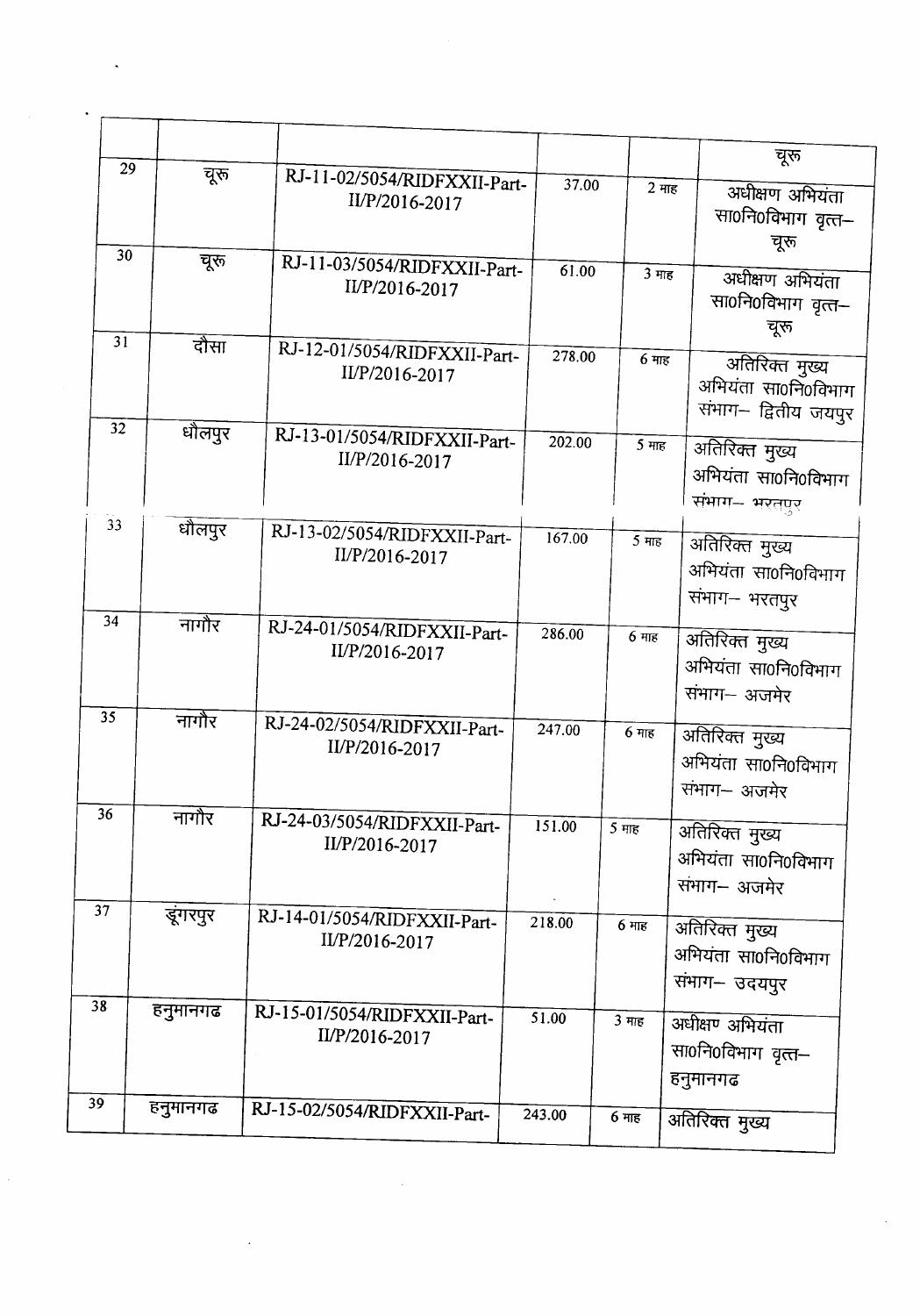|    |    |          | II/P/2016-2017                                 |        |        |                    |                      |
|----|----|----------|------------------------------------------------|--------|--------|--------------------|----------------------|
|    |    |          |                                                |        |        |                    | अभियंता सा0नि0विभाग  |
|    |    |          |                                                |        |        |                    | संभाग— बीकानेर       |
|    | 40 | हनुमानगढ | RJ-15-03/5054/RIDFXXII-Part-                   |        | 135.00 |                    | 4 माह                |
|    |    |          | II/P/2016-2017                                 |        |        |                    | अतिरिक्त मुख्य       |
|    |    |          |                                                |        |        |                    | अभियंता सा0नि0विभाग  |
|    | 41 |          |                                                |        |        |                    | संभाग- बीकानेर       |
|    |    | जयपुर    | RJ-16-01/5054/RIDFXXII-Part-                   |        | 178.00 | $5 - \frac{1}{2}$  |                      |
|    |    |          | II/P/2016-2017                                 |        |        |                    | अतिरिक्त मुख्य       |
|    |    |          |                                                |        |        |                    | अभियंता सा0नि0विभाग  |
|    | 42 |          |                                                |        |        |                    | संभाग– द्वितीय जयपुर |
|    |    | जयपुर    | RJ-16-02/5054/RIDFXXII-Part-                   |        | 211.00 | $6 \pi$ ह          | अतिरिक्त मुख्य       |
|    |    |          | II/P/2016-2017                                 |        |        |                    | अभियंता सा0नि0विभाग  |
|    |    |          |                                                |        |        |                    |                      |
| 43 |    |          |                                                |        |        |                    | संभाग- द्वितीय जयपुर |
|    |    | जयपुर    | RJ-16-03/5054/RIDFXXII-Part-                   |        | 238.00 | $\overline{K}$ and | अतिरिक्त मुख्य       |
|    |    |          | II/P/2016-2017                                 |        |        |                    | अभियंता सा0नि0विभाग  |
|    |    |          |                                                |        |        |                    |                      |
| 44 |    | जैसलमेर  |                                                |        |        |                    | संभाग– द्वितीय जयपुर |
|    |    |          | RJ-17-01/5054/RIDFXXII-Part-                   |        | 122.00 | 4 माह              | अतिरिक्त मुख्य       |
|    |    |          | II/P/2016-2017                                 |        |        |                    | अभियंता सा0नि0विभाग  |
|    |    |          |                                                |        |        |                    | संभाग-जोधपुर         |
| 45 |    | जालौर    |                                                |        |        |                    |                      |
|    |    |          | RJ-18-01/5054/RIDFXXII-Part-<br>II/P/2016-2017 |        | 96.00  | $3 \pi$ ह          | अधीक्षण अभियंता      |
|    |    |          |                                                |        |        |                    | सा0नि0विभाग वृत्त    |
|    |    |          |                                                |        |        |                    | जालैार               |
| 46 |    | जालौर    | RJ-18-02/5054/RIDFXXII-Part-                   |        |        |                    |                      |
|    |    |          | II/P/2016-2017                                 |        | 234.00 | $6$ माह            | अतिरिक्त मुख्य       |
|    |    |          |                                                |        |        |                    | अभियंता सा0नि0विभाग  |
|    |    |          |                                                |        |        |                    | संभाग-जोधपुर         |
| 47 |    | झालावाड  | RJ-19-01/5054/RIDFXXII-Part-                   |        |        |                    |                      |
|    |    |          | II/P/2016-2017                                 |        | 194.00 | $5 \pi$ ह          | अतिरिक्त मुख्य       |
|    |    |          |                                                |        |        |                    | अभियंता सा0नि0विभाग  |
|    |    |          |                                                |        |        |                    | संभाग— कोटा          |
| 48 |    | झालावाड  | RJ-19-02/5054/RIDFXXII-Part-                   | 367.00 |        |                    |                      |
|    |    |          | II/P/2016-2017                                 |        |        | $7 \text{ m}$ ह    | अतिरिक्त मुख्य       |
|    |    |          |                                                |        |        |                    | अभियंता सा0नि0विभाग  |
|    |    |          |                                                |        |        |                    | संभाग– कोटा          |
| 49 |    | झालावाड  | RJ-19-03/5054/RIDFXXII-Part-                   | 217.00 |        | 6 माह              |                      |
|    |    |          | II/P/2016-2017                                 |        |        |                    | अतिरिक्त गुख्य       |
|    |    |          |                                                |        |        |                    | अभियंता सा0नि0विभाग  |

 $\bullet$  .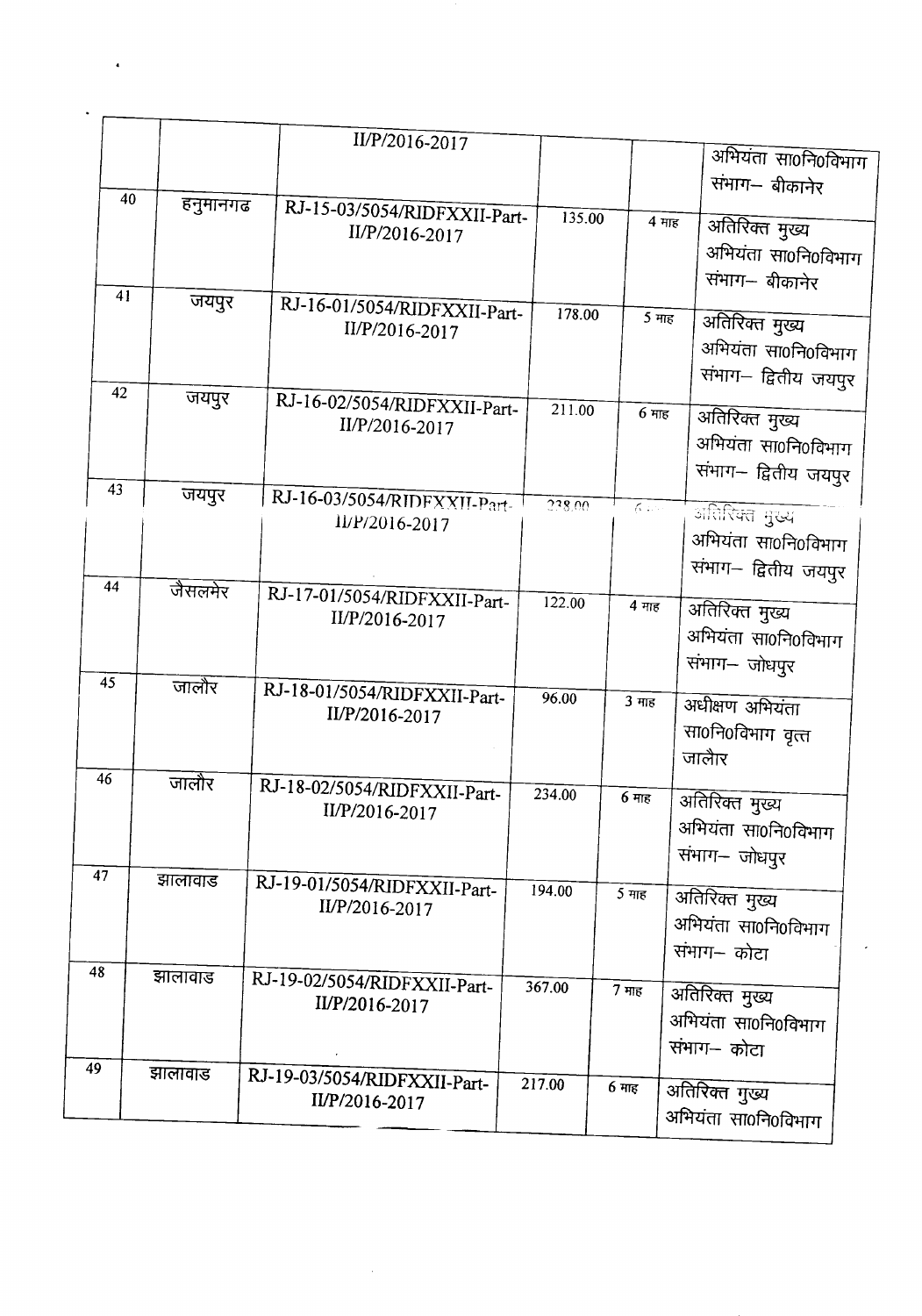|    |               |                                                |        |                          | संभाग– कोटा                                                 |
|----|---------------|------------------------------------------------|--------|--------------------------|-------------------------------------------------------------|
|    | 50<br>झालावाड | RJ-19-04/5054/RIDFXXII-Part-<br>II/P/2016-2017 | 53.00  | $3 \overline{4}$         | अधीक्षण अभियंता<br>सा0नि0विभाग वृत्त<br>झालावाड             |
|    | 51<br>झुंझुन् | RJ-20-01/5054/RIDFXXII-Part-<br>II/P/2016-2017 | 82.00  | $3 \overline{H}$         | अधीक्षण अभियंता<br>सा0नि0विभाग वृत्त<br>झुझुन्              |
| 52 | झुंझुन्       | RJ-20-02/5054/RIDFXXII-Part-<br>II/P/2016-2017 | 136.00 | 4 माह                    | अतिरिक्त मुख्य<br>अभियंता सा0नि0विभाग<br>संभाग- प्रथम जयपुर |
| 53 | झुंझुन्       | RJ-20-03/5054/RIDFXXII-Part-<br>II/P/2016-2017 | 110.00 | 4 माह                    | अधीक्षण अभियंता<br>साठनिर्वामाम वृत्त्व<br>झुझुनू           |
| 54 | जाघपुर        | RJ-21-01/5054/RIDFXXII-Part-<br>II/P/2016-2017 | 120.00 | $4 \pi$ ह                | अधीक्षण अभियंता<br>सा0नि0विभाग वृत्त<br>जोधपुर              |
| 55 | जेाधपुर       | RJ-21-02/5054/RIDFXXII-Part-<br>II/P/2016-2017 | 188.00 | $5 - \frac{1}{2}$        | अतिरिक्त मुख्य<br>अभियंता सा0नि0विभाग<br>संभाग-जोधपुर       |
| 56 | जाधपुर        | RJ-21-03/5054/RIDFXXII-Part-<br>II/P/2016-2017 | 105.00 | 4 माह                    | अधीक्षण अभियंता<br>सा0नि0विभाग वृत्त<br>जोधपुर              |
| 57 | करौली         | RJ-22-01/5054/RIDFXXII-Part-<br>II/P/2016-2017 | 286.00 | $6 \text{ m}$ ह          | अतिरिक्त मुख्य<br>अभियंता सा0नि0विभाग<br>संभाग- भरतपुर      |
| 58 | करौली         | RJ-22-02/5054/RIDFXXII-Part-<br>II/P/2016-2017 | 60.00  | 3 माह                    | अधीक्षण अभियंता<br>सा0नि0विभाग वृत्त<br>करौली               |
| 59 | कोटा          | RJ-23-01/5054/RIDFXXII-Part-<br>II/P/2016-2017 | 51.00  | $3 \text{ }\overline{1}$ | अधीक्षण अभियंता<br>सा0नि0विभाग वृत्त<br>कोटा                |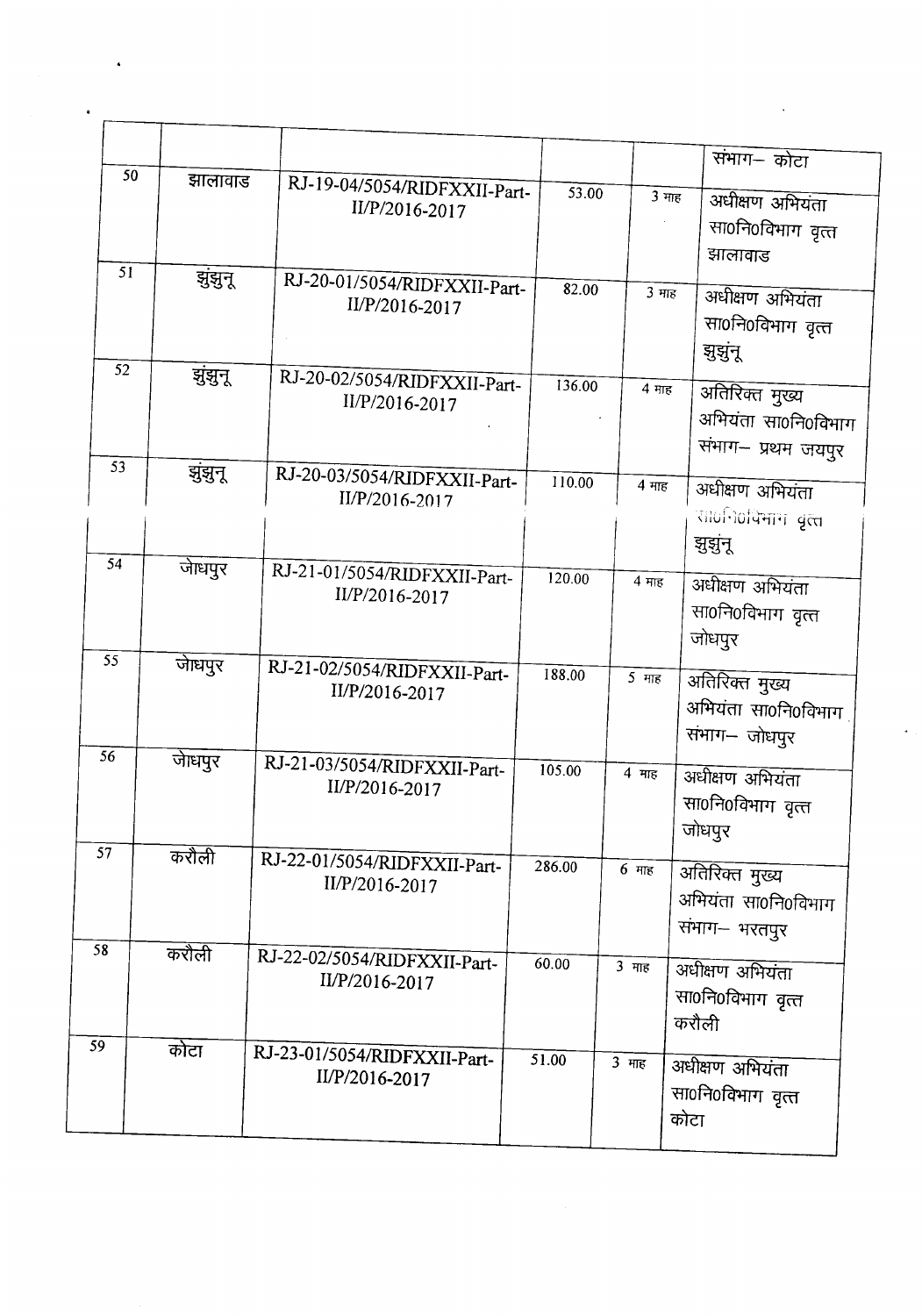|    | 60 | कोटा     | RJ-23-02/5054/RIDFXXII-Part- | 41.00  |                  |                          |
|----|----|----------|------------------------------|--------|------------------|--------------------------|
|    |    |          | II/P/2016-2017               |        |                  | 3 माह<br>अधीक्षण अभियंता |
|    |    |          |                              |        |                  | सा0नि0विभाग वृत्त        |
|    |    |          |                              |        |                  | कोटा                     |
|    | 61 | कोटा     | RJ-23-03/5054/RIDFXXII-Part- | 34.00  | $2 \pi$ ह        |                          |
|    |    |          | II/P/2016-2017               |        |                  | अधीक्षण अभियंता          |
|    |    |          |                              |        |                  | सा0नि0विभाग वृत्त        |
|    |    |          |                              |        |                  | कोटा                     |
|    | 62 | कोटा     | RJ-23-04/5054/RIDFXXII-Part- | 71.00  | $3 \overline{4}$ |                          |
|    |    |          | II/P/2016-2017               |        |                  | अधीक्षण अभियंता          |
|    |    |          |                              |        |                  | सा0नि0विभाग वृत्त        |
|    |    |          |                              |        |                  | कोटा                     |
|    | 63 | नागौर    | RJ-24-04/5054/RIDFXXII-Part- | 54.00  | $3 \overline{4}$ |                          |
|    |    |          | II/P/2016-2017               |        |                  | अधीक्षण अभियंता          |
|    |    |          |                              |        |                  | सा0नि0विभाग वृत्त        |
|    |    |          |                              |        |                  | नागौर                    |
|    | 64 | नागौर    | RJ-24-05/5054/RIDFXXII-Part- | 157.00 | 4 माह            | अतिरिक्त मुख्य           |
|    |    |          | II/P/2016-2017               |        |                  | अभियंता सा0नि0विभाग      |
|    |    |          |                              |        |                  |                          |
|    |    |          |                              |        |                  | संभाग अजमेर              |
|    | 65 | नागौर    | RJ-24-06/5054/RIDFXXII-Part- | 55.00  | 3माह             | अधीक्षण अभियंता          |
|    |    |          | II/P/2016-2017               |        |                  | सा0नि0विभाग वृत्त        |
|    |    |          |                              |        |                  | नागौर                    |
|    | 66 |          |                              |        |                  |                          |
|    |    | नागौर    | RJ-24-07/5054/RIDFXXII-Part- | 71.00  | 3 माह            | अधीक्षण अभियंता          |
|    |    |          | II/P/2016-2017               |        |                  | सा0नि0विभाग वृत्त        |
|    |    |          |                              |        |                  | नागौर                    |
|    | 67 |          |                              |        |                  |                          |
|    |    | पाली     | RJ-25-01/5054/RIDFXXII-Part- | 85.00  | 3 माह            | अधीक्षण अभियंता          |
|    |    |          | II/P/2016-2017               |        |                  | सा0नि0विभाग वृत्त        |
|    |    |          |                              |        |                  | पाली                     |
| 68 |    |          |                              |        |                  |                          |
|    |    | पाली     | RJ-25-02/5054/RIDFXXII-Part- | 91.00  | 3 माह            | अधीक्षण अभियंता          |
|    |    |          | II/P/2016-2017               |        |                  | सा0नि0विभाग वृत्त        |
|    |    |          |                              |        |                  | पाली                     |
| 69 |    | पाली     |                              |        |                  |                          |
|    |    |          | RJ-25-03/5054/RIDFXXII-Part- | 59.00  | 3 माह            | अधीक्षण अभियंता          |
|    |    |          | II/P/2016-2017               |        |                  | सा0नि0विभाग वृत्त        |
|    |    |          |                              |        |                  | पाली                     |
| 70 |    | प्रतापगढ |                              |        |                  |                          |
|    |    |          | RJ-26-01/5054/RIDFXXII-Part- | 33.00  | 2 माह            | अधीक्षण अगियंता          |
|    |    |          |                              |        |                  | सा0नि0विभाग वृत्त        |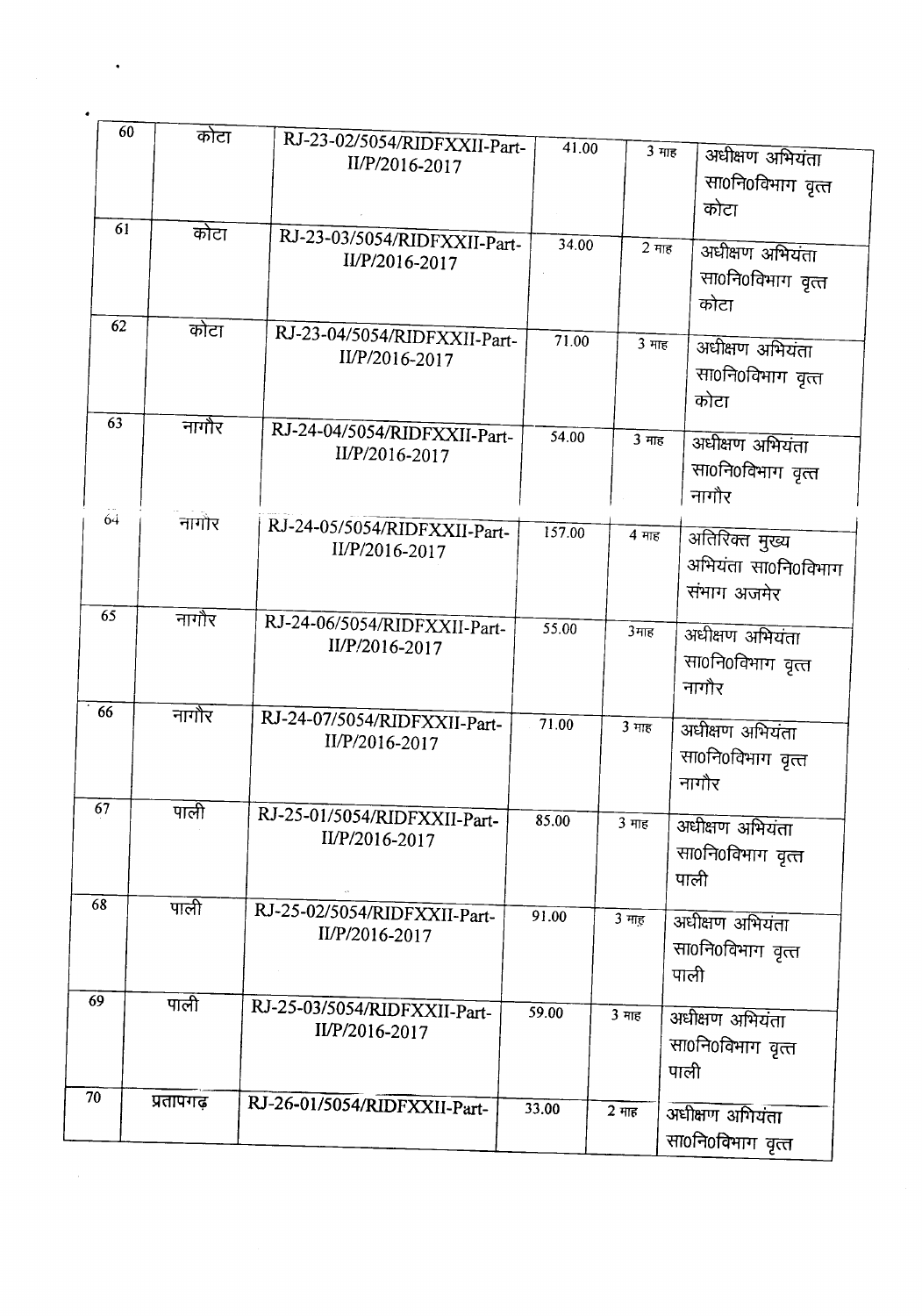|    |    |             | II/P/2016-2017                                 |        |                    |                                                             |
|----|----|-------------|------------------------------------------------|--------|--------------------|-------------------------------------------------------------|
|    |    |             |                                                |        |                    | प्रतापगढ                                                    |
|    | 71 | प्रतापगढ    | RJ-26-02/5054/RIDFXXII-Part-<br>II/P/2016-2017 | 114.00 | 4 माह              | अधीक्षण अभियंता<br>सा0नि0विभाग वृत्त<br>प्रतापगढ़           |
|    | 72 | राजसमन्द    | RJ-27-01/5054/RIDFXXII-Part-<br>II/P/2016-2017 | 51.00  | 3 माह              | अधीक्षण अभियंता<br>सा0नि0विभाग वृत्त<br>राजसमन्द            |
|    | 73 | राजसमन्द    | RJ-27-02/5054/RIDFXXII-Part-<br>II/P/2016-2017 | 60.00  | $3 \overline{418}$ | अधीक्षण अभियंता<br>सा0नि0विभाग वृत्त<br>राजसमन्द            |
|    | 74 | राजसमन्द    | RJ-27-03/5054/RIDFXXII-Part-<br>II/P/2016-2017 | 83.00  | $3 \text{ H}$ ह    | अधीक्षण अभियंता<br>राा0नि0विभागः वृत्त<br>राजसमन्द          |
|    | 75 | सवाईमाधोपुर | RJ-28-01/5054/RIDFXXII-Part-<br>II/P/2016-2017 | 70.00  | $3 \text{ H}$ ह    | अधीक्षण अभियंता<br>सा0नि0विभाग वृत्त<br>सवाईमाधोपुर         |
|    | 76 | सवाईमाधोपुर | RJ-28-02/5054/RIDFXXII-Part-<br>II/P/2016-2017 | 62.00  | $3 \overline{4}$   | अधीक्षण अभियंता<br>सा0नि0विभाग वृत्त<br>सवाईमाधोपुर         |
|    | 77 | सवाईमाधोपुर | RJ-28-03/5054/RIDFXXII-Part-<br>II/P/2016-2017 | 65.00  | 3 माह              | अधीक्षण अभियंता<br>सा0नि0विभाग वृत्त<br>सवाईमाधोपुर         |
|    | 78 | सवाईमाधोपुर | RJ-28-04/5054/RIDFXXII-Part-<br>II/P/2016-2017 | 41.00  | 2 माह              | अधीक्षण अभियंता<br>सा0नि0विभाग वृत्त<br>सवाईमाधोपुर         |
|    | 79 | सीकर        | RJ-29-01/5054/RIDFXXII-Part-<br>II/P/2016-2017 | 140.00 | 4 माह              | अतिरिक्त मुख्य<br>अभियंता सा0नि0विभाग<br>संभाग- प्रथम जयपुर |
| 80 |    | सीकर        | RJ-29-02/5054/RIDFXXII-Part-<br>II/P/2016-2017 | 63.00  | 3 माह              | अधीक्षण अभियंता<br>सा0नि0विभाग वृत्त<br>सीकर                |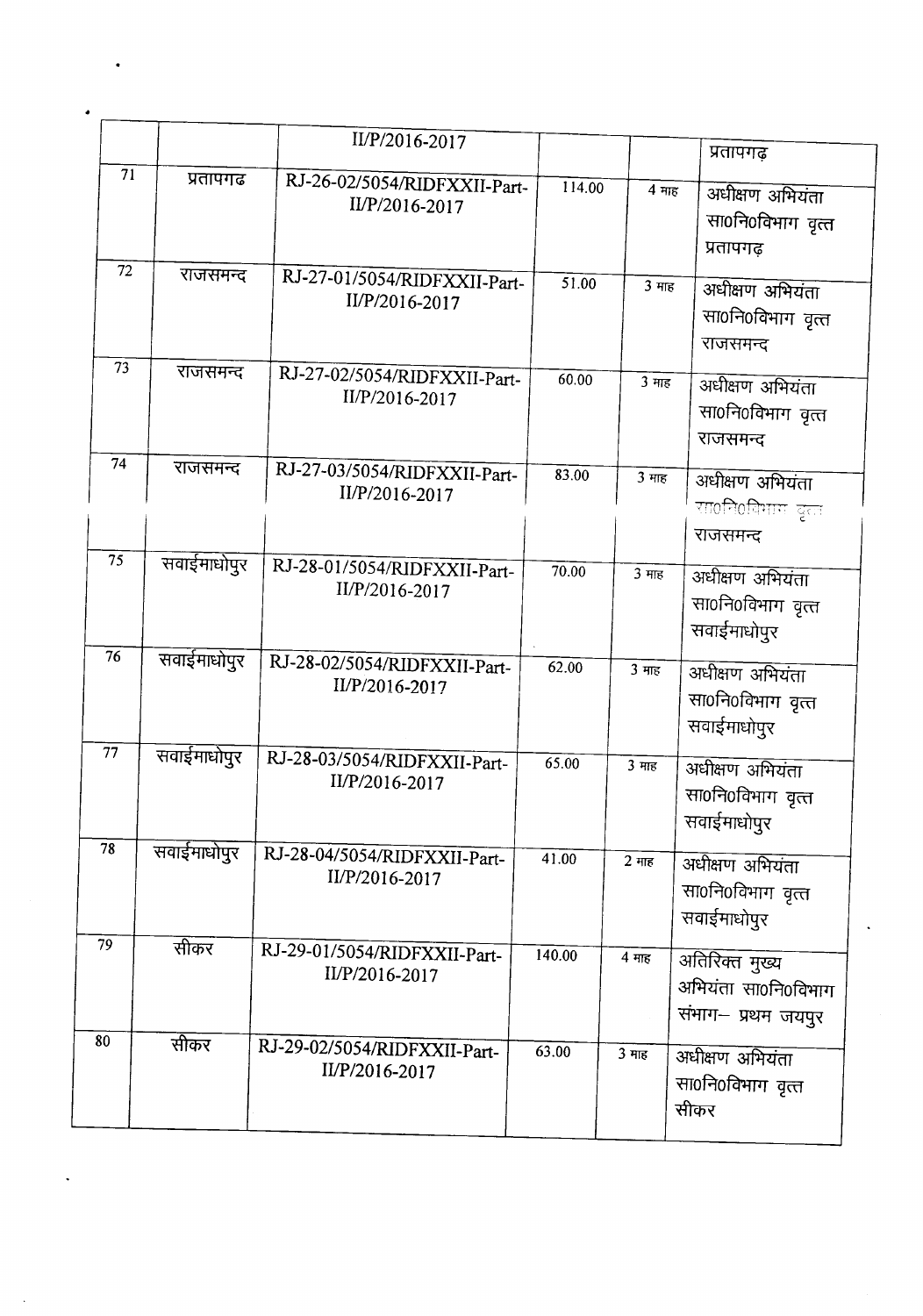|    | 81         | सीकर         | RJ-29-03/5054/RIDFXXII-Part-                   | 169.00 | $5 \pi$ ह              |                     |
|----|------------|--------------|------------------------------------------------|--------|------------------------|---------------------|
|    |            |              | II/P/2016-2017                                 |        |                        | अतिरिक्त मुख्य      |
|    |            |              |                                                |        |                        | अभियंता सा0नि0विभाग |
|    |            |              |                                                |        |                        | संभाग- प्रथम जयपुर  |
|    | 82         | सिरोही       | RJ-30-01/5054/RIDFXXII-Part-                   | 119.00 |                        |                     |
|    |            |              | II/P/2016-2017                                 |        | $4 \text{ }\text{H}$ ह | अधीक्षण अभियंता     |
|    |            |              |                                                |        |                        | सा0नि0विभाग वृत्त   |
|    |            |              |                                                |        |                        | सिरोही              |
|    | 83         | श्रीगांगानगर | RJ-31-01/5054/RIDFXXII-Part-                   | 147.00 |                        |                     |
|    |            |              | II/P/2016-2017                                 |        | 4 माह                  | अतिरिक्त मुख्य      |
|    |            |              |                                                |        |                        | अभियंता सा0नि0विभाग |
|    |            |              |                                                |        |                        | संभाग– बीकानेर      |
|    | 84         | श्रीगांगानगर | RJ-31-02/5054/RIDFXXII-Part-                   | 154.00 |                        |                     |
|    |            |              | II/P/2016-2017                                 |        | $5$ माह                | अतिरिक्त मुख्य      |
|    |            |              |                                                |        |                        | अभियंता सा0नि0विभाग |
|    |            |              |                                                |        |                        | संभाग— बीकानेर      |
|    | $\delta$ 5 | टांक         | RJ-32-01/5054/RIDFXXII-Part-                   |        |                        |                     |
|    |            |              | II/P/2016-2017                                 | 234.00 | $6$ माह                | अतिरिक्त मुख्य      |
|    |            |              |                                                |        |                        | अभियंता सा0नि0विभाग |
|    |            |              |                                                |        |                        | संभाग- अजमेर        |
|    | 86         | उदयपुर       | RJ-33-01/5054/RIDFXXII-Part-                   |        |                        |                     |
|    |            |              | II/P/2016-2017                                 | 64.00  | $3 \overline{H}$       | अधीक्षण अभियंता     |
|    |            |              |                                                |        |                        | सा0नि0विभाग वृत्त   |
|    |            |              |                                                |        |                        | उदयपुर              |
|    | 87         | उदयपुर       | RJ-33-02/5054/RIDFXXII-Part-                   |        |                        |                     |
|    |            |              | II/P/2016-2017                                 | 19.00  | $2 \pi$ ह              | अधीक्षण अभियंता     |
|    |            |              |                                                |        |                        | सा0नि0विभाग वृत्त   |
|    |            |              |                                                |        |                        | उदयपुर              |
| 88 |            | उदयपुर       | RJ-33-03/5054/RIDFXXII-Part-                   |        |                        |                     |
|    |            |              | II/P/2016-2017                                 | 86.00  | 3 माह                  | अधीक्षण अभियंता     |
|    |            |              |                                                |        |                        | सा0नि0विभाग वृत्त   |
|    |            |              |                                                |        |                        | उदयपुर              |
| 89 |            | उदयपुर       |                                                |        |                        |                     |
|    |            |              | RJ-33-04/5054/RIDFXXII-Part-<br>II/P/2016-2017 | 33.00  | $-2$ माह               | अधीक्षण अभियंता     |
|    |            |              |                                                |        |                        | सा0नि0विभाग वृत्त   |
|    |            |              |                                                |        |                        | उदयपुर              |
| 90 |            |              |                                                |        |                        |                     |
|    |            | उदयपुर       | RJ-33-05/5054/RIDFXXII-Part-                   | 42.00  | $2 \pi$ ह              | अधीक्षण अभियंता     |
|    |            |              | II/P/2016-2017                                 |        |                        | सा0नि0विभाग वृत्त   |
|    |            |              |                                                |        |                        | उदयपुर              |
| 91 |            |              |                                                |        |                        |                     |
|    |            | उदयपुर       | RJ-33-06/5054/RIDFXXII-Part-                   | 60.00  | 3 माह                  | अधीक्षण अभियंता     |
|    |            |              |                                                |        |                        | सा0नि0विभाग वृत्त   |
|    |            |              |                                                |        |                        |                     |

 $\mathbb{R}^{d-1}$ 

 $\hat{\gamma}$ ٠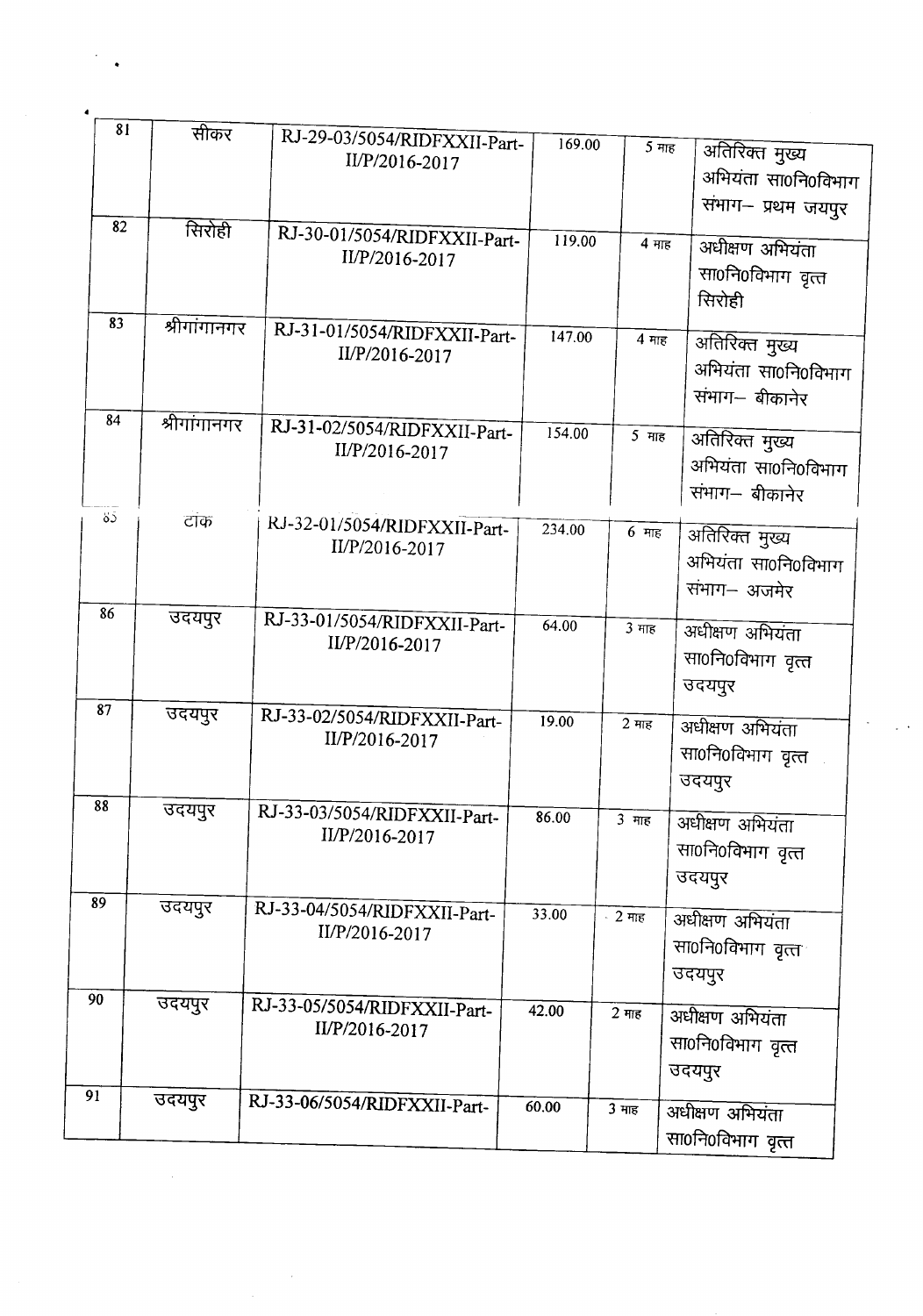| 92 |        | II/P/2016-2017                                   |       |       | उदयपुर                                             |
|----|--------|--------------------------------------------------|-------|-------|----------------------------------------------------|
|    | उदयपुर | RJ-33-07/5054/RIDFXXII-Part-<br>$II/P/2016-2017$ | 51.00 | 3 माह | । अधीक्षण अभियंता<br>। सा0नि0विभाग वृत्त<br>उदयपूर |

निविदा प्रपत्रों को वेब साईट http://eproc.rajasthan.gov.in से डाउनलोड किया जा सकता है। इन निविदाओं में ' IFF & Chang<br>भाग लेने वाले संवेदक निविदा को इलेक्ट्रोनिक फारमेट में वेबसाईट http://eproc.rajasthan.gov.in पर जमा कराऐं।

निविदा हेतु पात्र संवेदको की श्रेणी :

•

| किसी भी सीमा तक  |    | एए श्रेणी, संवेदक |
|------------------|----|-------------------|
| रूपये 300 लाख तक | ÷  | ए श्रेणी, संवेदक  |
| रूपये 150 लाख तक | ÷  | बी श्रेणी, संवेदक |
| रूपये 50 लाख तक  | ÷. | सी श्रेणी, संवेदक |

- 1- ~ ~ f.1fcRT <sup>~</sup> if ~ ~ ~ 31jSiIPlct cwru cp'1 GT <sup>~</sup> N<fi <sup>~</sup> fiI4\i1Pl¢ <sup>~</sup> +'?.,~ <sup>~</sup> ." .~ """'\' <sup>~</sup> \_\_\_\_c::,\_ ..c.. , 0, . IPHET MORSUL H YOLOGI सबदकों से धरोहर राशि पी उद्यु एक एन्ड ए आर के नियमानुसार छूट प्रदान<br>होगी। घरोहर राशि सम्बन्धित <mark>अधिशाषी अभियंता के नाम देय होगी ।</mark>
- 2-fill | घरीहर राशि सम्बन्धित अधिशाषी अभियंता के नाम देय होगी |<br>2-निविदा प्रपत्रों हेतु आवेदन / डाउनलोड की अवधि **मंगलवार 20 दिसम्बर,** 2016, प्रातः 9.30 बजे से शुक्रवार 20 जनवरी, 2017, सांयः 6.00 बजे तक) होगी ।
- 3-(31) f.ifcRr ~ ~~~lf.iCb <sup>~</sup> *<sup>1</sup>'i im ~* **http://eproc.rajasthan.gov.in** tR  $\frac{1}{2}$ मंगलवार 20 दिसम्बर, 2016, प्रातः 9.30 बजे से **शुकवार 20 जनवरी,** 2017, सांयः 6.00 बजे तक। जमा कराये जा सकते है। रू. 500.00 लाख से अधिक राशि के कार्यों के लिए प्रीबिड मीटिंग बुधवार 04 जनवरी  $\frac{1}{2017}$  को प्रातः 11.00 बजे सम्बन्धित सम्भाग कार्यालय में होगी। प्राप्त निविदायें, इलेक्ट्रोनिक फॉरमेट में बेवसाईट **http://eproc.rajasthan.gov.in** पर संबंधित अतिरिक्त मुख्य अभियंता/अधीक्षण अभियन्ता के CbI~fC1~ *<sup>1</sup>'i <sup>~</sup>* \*'Cllql~ **<sup>24</sup> <sup>~</sup> 2017, cp)- <sup>~</sup> 1.00 <sup>~</sup> <sup>~</sup> <sup>~</sup> <sup>~</sup>** I

यदि किसी कारणवश उस दिन अवकाश रहता है तो अगले दिन उसी समय व उसी स्थान पर निविदायें खोली

- (ब) निविदा जमा करवाने के बाद निविदा की समस्त प्रकिया ऑन लाइन होगी ।
- (स) निविदा खोलने की तिथि को किसी कारणवश यदि सारी निविदाएें नहीं खोली जा सकती है तो उसके अगले कार्य दिवस शेष निविदाऐं खोलने का कार्य जारी रखा जायेगा ।
- 4- कार्य करने हेतु कार्य स्थल उपलब्ध है ।
- 5– कार्यो के सम्मुख उपरोक्तानुसार वर्णित कार्यालय में संवेदक द्वारा **मंगलवार 20 दिसम्बर,** 2016, प्रातः 9.30 ब<br>— से **शकवार 20 जनवरी**, 2017, उसंस, 200 करे - Q Q मंगलवा**र 20 दिसम्बर,** 2016, प्रातः 9.30 ब **~ ~ 20 ~,** 2017, x:rm: 6,00 <sup>~</sup> (fCf) <sup>~</sup> '4T ~ ~ CIlT J;ffil: 9:30 <sup>~</sup> <sup>~</sup> x:rm 6:00 तक निविदा प्रपत्र को देखा जा सकता है अथवा वेबसाईट http://eproc.rajasthan.gov.in पर भी देखा जा सकता है । निविदा प्रपत्रों में निविदाकर्ता के लिए योग्यता सूचना तथा निविदाकर्ता की पात्रता, प्लान,  $\tau$ पेसिफिकेशन, झाइंग विभिन्न कार्यों की मात्रा एवं दरों का विवरण, नियम, शर्तें एवं अन्य विवरण वर्णित है)
- 6- निविदादाता द्वारा निविदा शुल्क⁄धरोहर राशि नकद अथवा डिमाड ड्राफ्ट अथवा निविदा प्रपत्रों में वर्णित किसी ~m \* ~ if f.1fcrGT <sup>~</sup> <sup>~</sup> CJ)1~r<1~ \* ~ 3f'R <sup>q</sup> <sup>~</sup> "<1T3R CJ)1~r<1111) **ffiJfql'< <sup>23</sup> <sup>~</sup> <sup>2017</sup> qij m: 9:30 <sup>~</sup> ~~: 6.00 <sup>~</sup>** (Jif) <sup>~</sup> ~'{ **<sup>23</sup> <sup>~</sup> <sup>2017</sup> qij lffif. 9:30 <sup>~</sup> 2017 को दोपहर 12.30 बजे** राक निविदा खोले जाने वाले कार्यालय में जमा कराना आवश्यक है।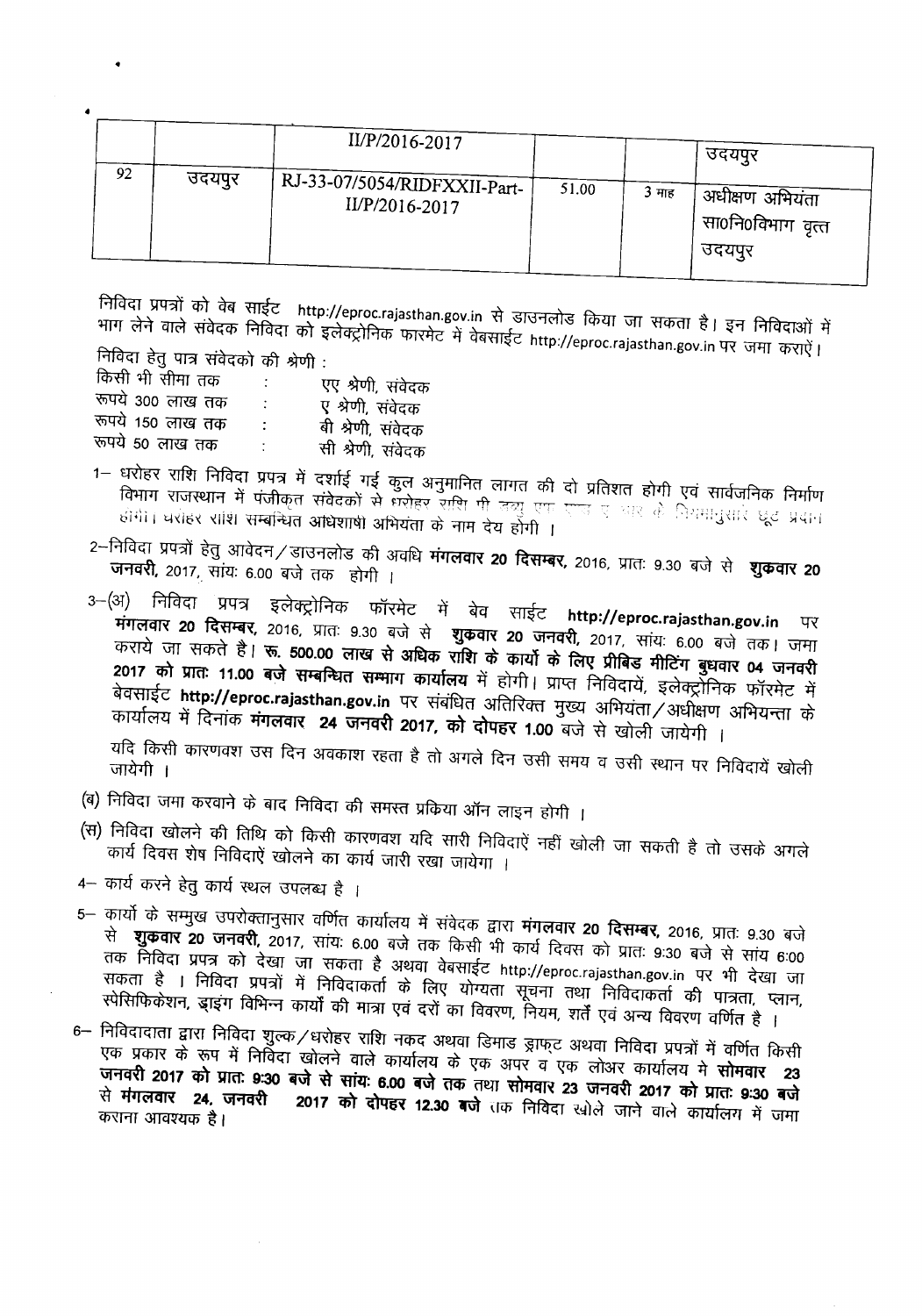- 7-निविदा खोलने की दिनांक से **90 दिवसों** तक स्वीकृति हेतु मान्य (open) रहेगी। यदि निविदाकर्ता उस अवधि में जनना गायपा अथवा शता म किसी प्रकार का संशोधन करता है , उनका अपनी निविद्या तामच <del>ने केन्न आहे.</del><br>उसकी धर्महर <del>गणि कर क</del> की <sub>प</sub>े हैं उसकी धरोहर राशि जब्त कर ली जावेगी ।
- 8– यदि संवेदक का नजदीकी रिश्तेदार (प्रथम रक्त सम्बन्धी व उनके पति/पत्नि) कार्य से सम्बन्धित वृत्त अथवा ~ Communist Communist Communist Communist Communist Communist Communist Communist Communist Communist Communis<br>अधीनस्थ कार्यालय में खण्डीय लेखाकार अथवा सहायक अभियन्ता से लेकर अधीक्षण अभियन्ता स्तर का किसी भी स्तर पर पदस्थापित हो तो उसके कार्य पर नियुक्त करने पर प्रतिबन्ध रहेगा ।
- 9- राज्य सरकार में किसी भी अभियांत्रिकी विभाग में किसी भी इंजीनियर अथवा इंजीनियरिंग या प्रशासनिक कार्य ...<br>पर नियुक्त राजपत्रित अधिकारी राज्य सरकार की अनुमति के बिना सेवा निवृति के 2 वर्ष तक संवेदक अथवा *<sup>~</sup> Cf)4i11~ cfi* "\?i)q if "Cf>T<f <sup>~</sup> erR <sup>~</sup> <sup>I</sup> <sup>~</sup> <sup>~</sup> 3ll?fflT <sup>~</sup> *Cf>4i1IR<it* if ~ ~ ~ -<br>जिसने राज्य सरकार की उक्त लिखित अनुमति निविदा जमा कराने से पहले अथवा संवेदक के यहाँ सेवाऐं लेने से पहले अनुमति नहीं ली है तो अनुबन्ध रद्द किया जा सकेगा ।
- 10–निविदादाता इन प्रपत्रों को download कर सकते है । निविदाकर्ता द्वारा निविदा शुल्क नकद अथवा डिमांड *<sup>~</sup> cfi* "\?i)q if ~ *Cf)*IqfC'l<1-q <sup>~</sup> <sup>~</sup> 0qJ \il1IT Cf>XRT <sup>311</sup>Cl <sup>~</sup> <sup>q</sup> *Cf> <sup>~</sup>* <sup>I</sup>
- 11-किसी भी निविदा को स्वीकार करने एवं बिना कारण बताये निरस्त करने के समस्त अधिकार सक्षम अधिकारी  $\vec{a}$  पास सुरक्षित है । आर. पी. डब्ल्यू. ए-100 की समस्त शर्ते मान्य होगी।
- 
- 12-~संवेदक द्वारा उक्त कार्यो के लिए निर्धारित मशीनरी जो निविदा कि स्पेशल कंडीशन में वर्णित है. को स्वयं के<br>- पास होने या किराये पर जेने का प्रमान का देवा बंगा  $13$ --निविदा शुल्क निम्नुसार निर्धारित है :
- 

•

 $\bullet$ 

| , <u>काय क</u> ा अनुमानित राशि |                  |
|--------------------------------|------------------|
| 50 लाख से कम राशि              | निविदा शुल्क     |
| , 50 लाख से 150 लाख से तक      | 500/ $-$ रुपये   |
| , 150 लाख से 400 लाख तक        | 1000/— रुपये     |
| 400 लाख से अधिक तक             | 2000 $/$ – रुपये |
| $\sim$                         | 5000/ $-$ रुपये  |

- 14-~ <sup>~</sup> It ~ ~ ~.1(1)~.~./uft.~.~ ~.3TR./2007 <sup>~</sup> 30.092011 t-fltt!cl-< *-.=t.* 19/2011) It ~ 50.00 t>rffi( <sup>~</sup> (fq) <sup>~</sup> <sup>~</sup> It "ii>Tlif *cfi <sup>~</sup>* 500/\_ if 50.00 t>fRi <sup>~</sup> अधिक राशि के कार्यों के लिए. <u>1000 /-- रू.</u> की राशि निविदा शुल्क के अतिरिक्त देनी होगी जो डिमान्ड ड़ाफ्ट या बैंकर चैक के रूप में देय होगी। यह डिमान्ड ड्रफ्ट या बैंकर चैक मैनेजिंग डायरेक्टर, आर.आई. एस.एल के पक्ष में व जयपुर में भुगतान योग्य होना चाहिये।
- 15- कार्य पूर्ण करने की अवधि में मानसून अवधि सम्मिलित है।
- 16-"Cf>T<fq)T ~ ~ ~ ~ ~ (fWcrc C11~Rlfc:!Fe~) q)T \jfC1\?~I~~ "Cf>T<f ~ *cfi ~* tfFr ~ 0qJ w.rr I
- 17-150 c;r "\;r" (1700 cited to the chall of loty yields and also reduced also contains to a sport of the contain हेतु पोस्ट क्वालिफिकेशन बिड पद्धति अपनायी जावेगी। हेतु पोस्ट *क्वालिफिकेशन बिड पद्धति अपनायी जावेगी।*<br>18-<del>-ई-टेन्डरिंग</del> के लिए निविदा दाता हेतु निर्देश

- 3l-~ f.1fctcrr3IT *i:i* ~C1i1f{ff ~ ~ ~ GTIff f.1fctcrr >lL1?IT q)T ~rc\?~c'fll~c http://eproc.rajasthan. gov.in से डाउनलोड (Download) कर सकते है ।
- ~-~ if ~ ~ ~ P!Fcl~I~Ii.113ITct>T ~rc\?~c <sup>~</sup> http://eproc.rajasthan.gov.in lR '?ftt'R\?"  $\sigma$ रवाना होगा। ऑन लाइन निविदा में भाग लेने के लिए डिजिटल सार्टिफिकेट इनफोरमेशन टेक्नोलॉजी एक्ट 2000 के तहत प्राप्त करना होगा जो इलेक्ट्रोनिक निविदा में साइन करने हेतु काम आयेगा। निविदा दाता uvरोक्त डिजिटल सर्टिफिकेट सी.सी.ए. (CCA) द्वारा स्वीकृत एजेन्सी से प्राप्त कर सकते है। जिन निविदा - *ching if the ching with the ching computer of the ching if the ching* in the ching of the ching of the ching  $\epsilon$
- स–निविदा दाताओं को निविदा प्रपत्र इलेक्ट्रोनिक फार्मेट में उपरोक्त वेबसाइट पर डिजिटल साइन के साथ प्रस्तुत करना होगा । जिसके प्रस्ताव डिजिटल साइन के साथ नहीं होगें, उनके प्रस्ताव स्वीकार नहीं किये जायेर्गें। <sup>~</sup> '4T "Q"ffiJCf <sup>~</sup> <sup>~</sup> lJ>T4 *i:i <sup>~</sup>* <"Jtl fWrr I द-ऑन लाइन निविदाऐं निर्धारित दिनांक एवं समय पर उपरोक्त कम संख्या -3 के अनुसार खेाली जायेगी ।
-